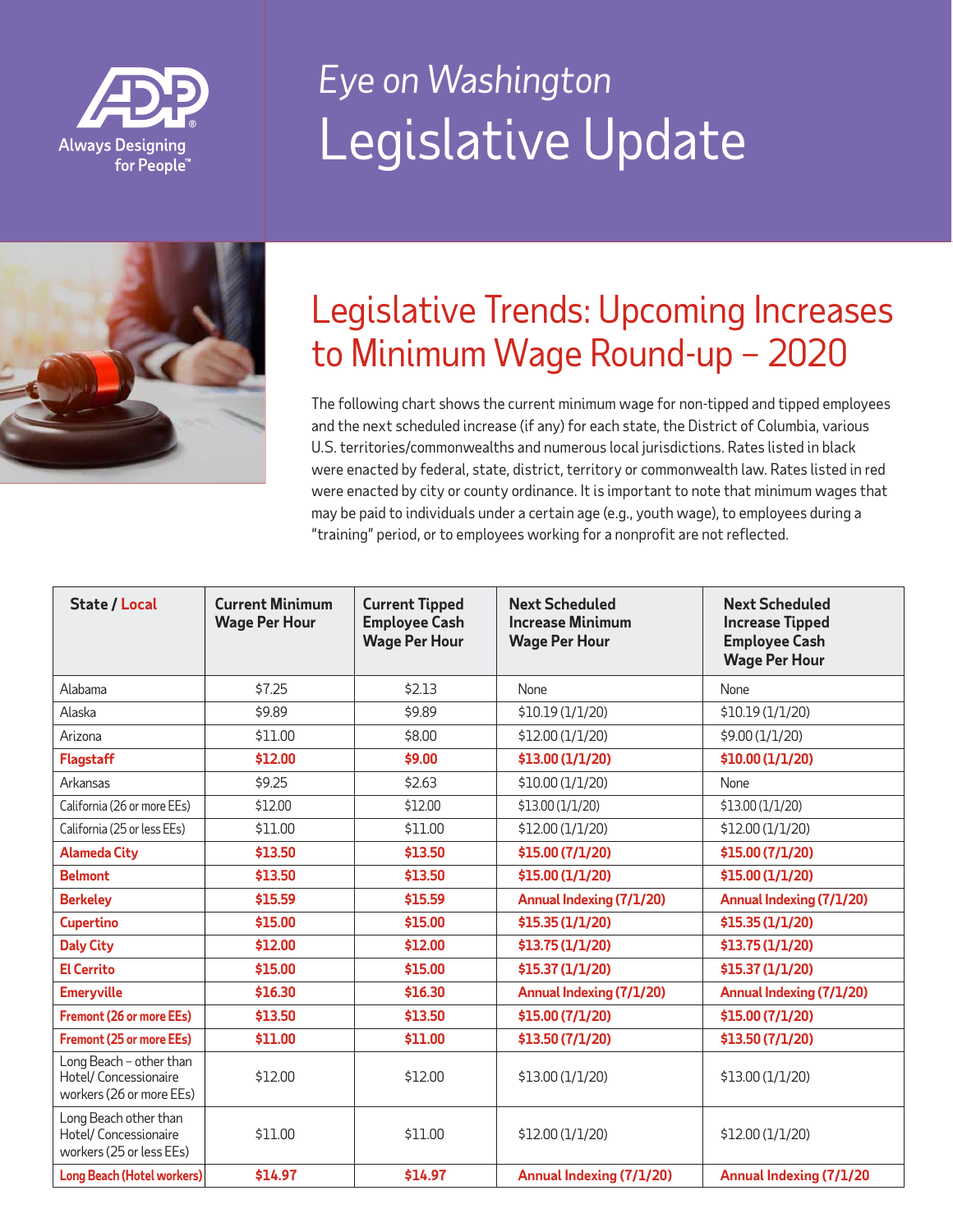| <b>State / Local</b>                                                    | <b>Current Minimum</b><br><b>Wage Per Hour</b> | <b>Current Tipped</b><br><b>Employee Cash</b><br><b>Wage Per Hour</b> | <b>Next Scheduled</b><br><b>Increase Minimum</b><br><b>Wage Per Hour</b> | <b>Next Scheduled</b><br><b>Increase Tipped</b><br><b>Employee Cash</b><br><b>Wage Per Hour</b> |
|-------------------------------------------------------------------------|------------------------------------------------|-----------------------------------------------------------------------|--------------------------------------------------------------------------|-------------------------------------------------------------------------------------------------|
| <b>Long Beach</b><br>(Concessionaire workers)                           | \$14.72                                        | \$14.72                                                               | Annual Indexing (7/1/20)                                                 | Annual Indexing (7/1/20)                                                                        |
| <b>Los Altos</b>                                                        | \$15.00                                        | \$15.00                                                               | \$15.40 (1/1/20)                                                         | \$15.40 (1/1/20)                                                                                |
| <b>Los Angeles</b><br>(26 or more EEs)                                  | \$14.25                                        | \$14.25                                                               | \$15.00 (7/1/20)                                                         | \$15.00 (7/1/20)                                                                                |
| <b>Los Angeles</b><br>(25 or less EEs)                                  | \$13.25                                        | \$13.25                                                               | \$14.25 (7/1/20)                                                         | \$14.25 (7/1/20)                                                                                |
| <b>Los Angeles</b><br><b>County (26 or more EEs)</b>                    | \$14.25                                        | \$14.25                                                               | \$15.00 (7/1/20)                                                         | \$15.00 (7/1/20)                                                                                |
| <b>Los Angeles</b><br><b>County (25 or less EEs)</b>                    | \$13.25                                        | \$13.25                                                               | \$14.25 (7/1/20)                                                         | \$14.25 (7/1/20)                                                                                |
| <b>Malibu (26 or more EEs)</b>                                          | \$14.25                                        | \$14.25                                                               | \$15.00 (7/1/20)                                                         | \$15.00 (7/1/20)                                                                                |
| Malibu (25 or less EEs)                                                 | \$13.25                                        | \$13.25                                                               | \$14.25 (7/1/20)                                                         | \$14.25 (7/1/20)                                                                                |
| Menlo Park (26 or less EEs)                                             | \$12.00                                        | \$12.00                                                               | \$15.00 (1/1/20)                                                         | \$15.00 (1/1/20)                                                                                |
| Menlo Park (25 or less EEs)                                             | \$11.00                                        | \$11.00                                                               | \$15.00 (1/1/20)                                                         | \$15.00 (1/1/20)                                                                                |
| <b>Milpitas</b>                                                         | \$15.00                                        | \$15.00                                                               | Annual Indexing (7/1/20)                                                 | Annual Indexing (7/1/20)                                                                        |
| <b>Mountain View</b>                                                    | \$15.65                                        | \$15.65                                                               | \$16.05 (1/1/20)                                                         | \$16.05 (1/1/20)                                                                                |
| Novato (100 or more EEs)                                                | \$12.00                                        | \$12.00                                                               | \$13.00 (1/1/20)<br>\$15.00 (7/1/20)                                     | \$13.00 (1/1/20)<br>\$15.00 (7/1/20)                                                            |
| Novato (26-99 EEs)                                                      | \$12.00                                        | \$12.00                                                               | \$13.00 (1/1/20)<br>\$14.00 (7/1/20)                                     | \$13.00 (1/1/20)<br>\$14.00 (7/1/20)                                                            |
| Novato (25 or less EEs)                                                 | \$11.00                                        | \$11.00                                                               | \$12.00 (1/1/20)<br>\$13.00 (7/1/20)                                     | \$12.00 (1/1/20)<br>\$13.00 (7/1/20)                                                            |
| <b>Oakland</b>                                                          | \$13.80                                        | \$13.80                                                               | \$14.14 (1/1/20)                                                         | \$14.14 (1/1/20)                                                                                |
| <b>Palo Alto</b>                                                        | \$15.00                                        | \$15.00                                                               | \$15.40 (1/1/20)                                                         | \$15.40 (1/1/20)                                                                                |
| Pasadena (26 or more EEs)                                               | \$14.25                                        | \$14.25                                                               | \$15.00 (7/1/20)                                                         | \$15.00 (7/1/20)                                                                                |
| Pasadena (25 or less EEs)                                               | \$13.25                                        | \$13.25                                                               | \$14.25 (7/1/20)                                                         | \$14.25 (7/1/20)                                                                                |
| Petaluma (26 or more EEs)                                               | \$12.00                                        | \$12.00                                                               | \$15.00 (1/1/20)                                                         | \$15.00 (1/1/20)                                                                                |
| Petaluma (25 or more EEs)                                               | \$11.00                                        | \$11.00                                                               | \$14.00 (1/1/20)                                                         | \$14.00 (1/1/20)                                                                                |
| <b>Redwood City</b>                                                     | \$13.50                                        | \$13.50                                                               | \$15.38 (1/1/20)                                                         | \$15.38 (1/1/20)                                                                                |
| <b>Richmond (if employers</b><br>do not pay toward<br>medical benefits) | \$15.00                                        | \$15.00                                                               | \$15.00 (1/1/20)                                                         | \$15.00 (1/1/20)                                                                                |
| <b>Richmond (if employers</b><br>do pay toward medical<br>benefits)     | \$13.50                                        | \$13.50                                                               | \$13.50 (1/1/20)                                                         | \$13.50 (1/1/20)                                                                                |
| <b>San Diego</b>                                                        | \$12.00                                        | \$12.00                                                               | \$13.00 (1/1/20)                                                         | \$13.00 (1/1/20)                                                                                |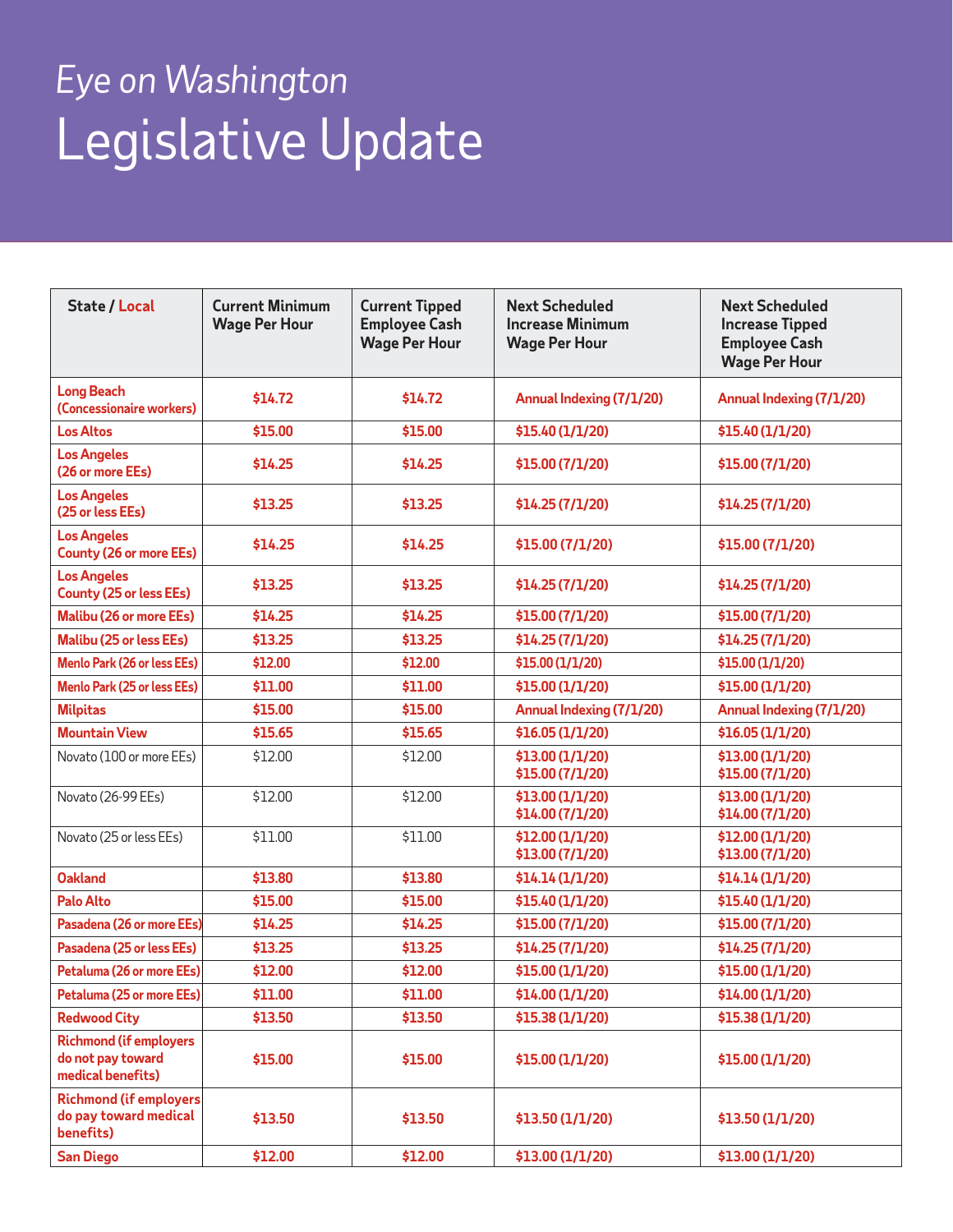| <b>State / Local</b>                                               | <b>Current Minimum</b><br><b>Wage Per Hour</b>                            | <b>Current Tipped</b><br><b>Employee Cash</b><br><b>Wage Per Hour</b> | <b>Next Scheduled</b><br><b>Increase Minimum</b><br><b>Wage Per Hour</b> | <b>Next Scheduled</b><br><b>Increase Tipped</b><br><b>Employee Cash</b><br><b>Wage Per Hour</b> |
|--------------------------------------------------------------------|---------------------------------------------------------------------------|-----------------------------------------------------------------------|--------------------------------------------------------------------------|-------------------------------------------------------------------------------------------------|
| <b>San Francisco</b>                                               | \$15.59                                                                   | \$15.59                                                               | Annual Indexing (7/1/20)                                                 | Annual Indexing (7/1/20)                                                                        |
| <b>San Francisco</b><br><b>(Government</b><br><b>Supported EE)</b> | \$13.79                                                                   | \$13.79                                                               | Annual Indexing (7/1/20)                                                 | Annual Indexing (7/1/20)                                                                        |
| San Jose                                                           | \$15.00                                                                   | \$15.00                                                               | \$15.25 (1/1/20)                                                         | \$15.25 (1/1/20)                                                                                |
| <b>San Leandro</b>                                                 | \$14.00                                                                   | \$14.00                                                               | \$15.00 (7/1/20)                                                         | \$15.00 (7/1/20)                                                                                |
| <b>Santa Clara</b>                                                 | \$15.00                                                                   | \$15.00                                                               | \$15.40 (1/1/20)                                                         | \$15.40 (1/1/20)                                                                                |
| <b>San Mateo</b>                                                   | \$15.00                                                                   | \$15.00                                                               | \$15.38 (1/1/20)                                                         | \$15.38 (1/1/20)                                                                                |
| <b>Santa Monica</b><br>(26 or more EEs)                            | \$14.25                                                                   | \$14.25                                                               | \$15.00 (7/1/20)                                                         | \$15.00 (7/1/20)                                                                                |
| <b>Santa Monica</b><br>(25 or less EEs)                            | \$13.25                                                                   | \$13.25                                                               | \$14.25 (7/1/20)                                                         | \$14.25 (7/1/20)                                                                                |
| Santa Rosa<br>(26 or more EEs)                                     | \$12.00                                                                   | \$12.00                                                               | \$13.00 (1/1/20)                                                         | \$13.00 (1/1/20)                                                                                |
| Santa Rosa<br>(25 or less EEs)                                     | \$11.00                                                                   | \$11.00                                                               | \$12.00 (1/1/20)                                                         | \$12.00 (1/1/20)                                                                                |
| <b>Santa Rosa</b><br>(26 or more EEs)                              |                                                                           |                                                                       | \$15.00 (7/1/20)                                                         | \$15.00 (7/1/20)                                                                                |
| <b>Santa Rose</b><br>(25 or less EEs)                              |                                                                           |                                                                       | \$14.00 (7/1/20)                                                         | \$14.00 (7/1/20)                                                                                |
| Sonoma (26 or more EEs)                                            | \$12.00                                                                   | \$12.00                                                               | \$13.50 (1/1/20)                                                         | \$13.50 (1/1/20)                                                                                |
| Sonoma (25 or less EEs)                                            | \$11.00                                                                   | \$11.00                                                               | \$12.50 (1/1/20)                                                         | \$12.50 (1/1/20)                                                                                |
| South San Francisco<br>(26 or more EEs)                            | \$12.00                                                                   | \$12.00                                                               | \$15.00 (1/1/20)                                                         | \$15.00 (1/1/20)                                                                                |
| South San Francisco<br>(25 or less EEs)                            | \$11.00                                                                   | \$11.00                                                               | \$15.00 (1/1/20)                                                         | \$15.00 (1/1/20)                                                                                |
| <b>Sunnyvale</b>                                                   | \$15.65                                                                   | \$15.65                                                               | \$16.05 (1/1/20)                                                         | \$16.05 (1/1/20)                                                                                |
| Colorado                                                           | \$11.10                                                                   | \$8.08                                                                | \$12.00 (1/1/20)                                                         | \$8.98 (1/1/20)                                                                                 |
| <b>Denver</b>                                                      | \$11.10                                                                   | \$8.08                                                                | \$12.85 (1/1/20)                                                         | \$9.83 (1/1/20)                                                                                 |
| Connecticut                                                        | \$11.00                                                                   | \$6.38 Waitstaff<br>\$8.23 Bartenders                                 | \$12.00 (9/1/20)                                                         | None                                                                                            |
| Delaware                                                           | \$9.25                                                                    | \$2.23                                                                | None                                                                     | None                                                                                            |
| District of Columbia                                               | \$14.00                                                                   | \$4.45                                                                | \$15.00 (7/1/20)                                                         | \$5.00 (7/1/20)                                                                                 |
| Florida                                                            | \$8.46                                                                    | \$5.44                                                                | \$8.56 (1/1/20)                                                          | \$5.54 (1/1/20)                                                                                 |
| Georgia                                                            | \$7.25 (if covered<br>under FSLA<br>\$5.15 (if not covered<br>under FLSA) | \$2.13                                                                | None                                                                     | None                                                                                            |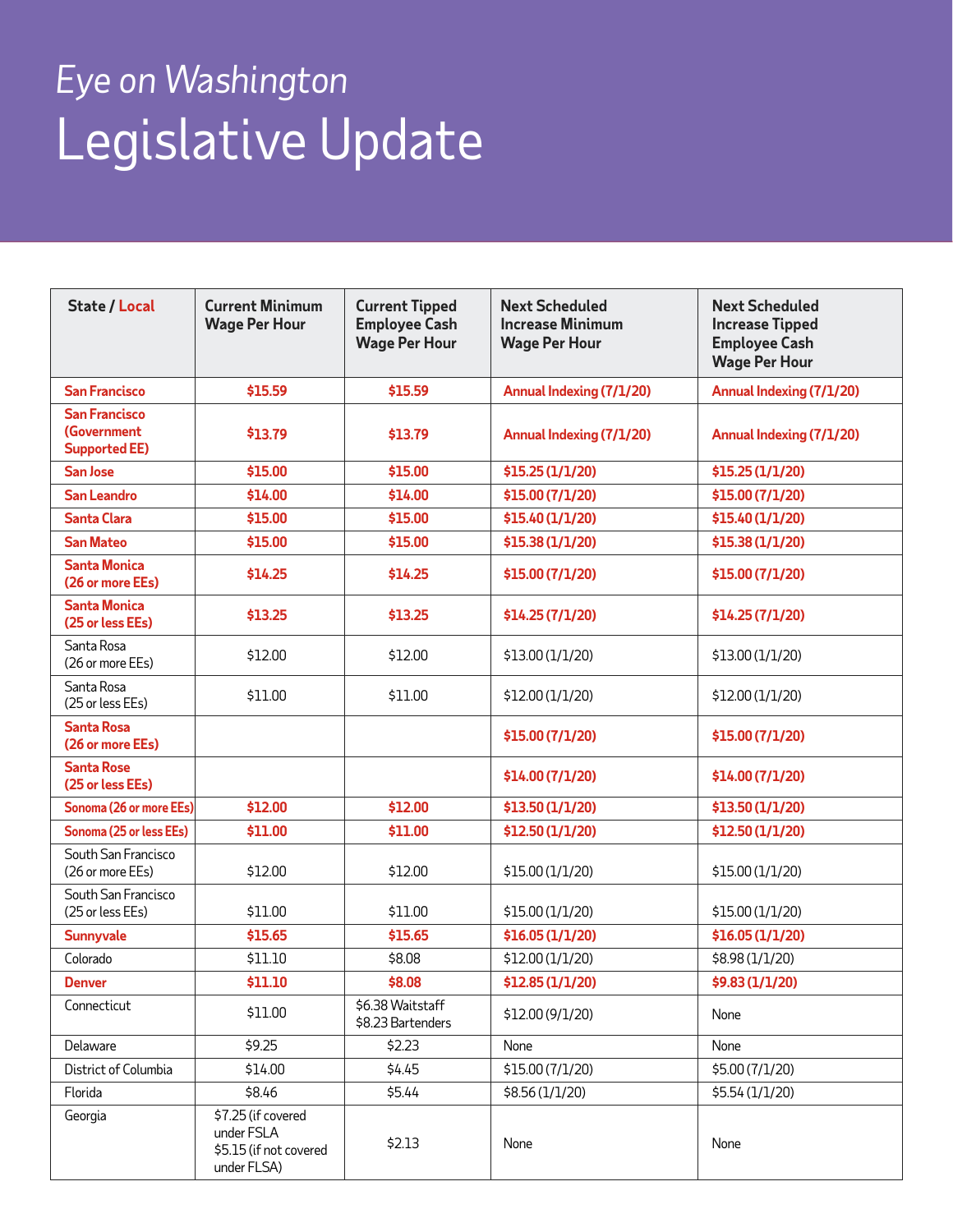| <b>State / Local</b>                                            | <b>Current Minimum</b><br><b>Wage Per Hour</b> | <b>Current Tipped</b><br><b>Employee Cash</b><br><b>Wage Per Hour</b>                                                     | <b>Next Scheduled</b><br><b>Increase Minimum</b><br><b>Wage Per Hour</b>       | <b>Next Scheduled</b><br><b>Increase Tipped</b><br><b>Employee Cash</b><br><b>Wage Per Hour</b> |
|-----------------------------------------------------------------|------------------------------------------------|---------------------------------------------------------------------------------------------------------------------------|--------------------------------------------------------------------------------|-------------------------------------------------------------------------------------------------|
| Guam                                                            | \$8.25                                         | \$8.25                                                                                                                    | \$8.75 (3/1/20)                                                                | \$8.75 (3/1/20)                                                                                 |
| Hawaii                                                          | \$10.10                                        | \$9.35 (\$0.75 tip credit<br>only if employee<br>earns \$7.00 more<br>than the minimum<br>wage through tips<br>and wages) | None                                                                           | None                                                                                            |
| Idaho                                                           | \$7.25                                         | \$3.35                                                                                                                    | None                                                                           | None                                                                                            |
| <b>Illinois</b>                                                 | \$8.25                                         | \$4.95                                                                                                                    | \$9.25 (1/1/20)                                                                | \$5.55 (1/1/20)                                                                                 |
| <b>Chicago</b><br>(more than 20 EEs)                            | \$13.00                                        | \$6.40                                                                                                                    | \$14.00 (7/1/20)                                                               | \$8.40 (7/1/20)                                                                                 |
| Chicago (4-20 EEs)                                              | \$13.00                                        | \$6.40                                                                                                                    | \$13.50                                                                        | \$8.10 (7/1/20)                                                                                 |
| <b>Cook County</b>                                              | \$12.00                                        | \$5.25                                                                                                                    | Annual Indexing (7/1/20)                                                       | Annual Indexing (7/1/20)                                                                        |
| Indiana                                                         | \$7.25                                         | \$2.13                                                                                                                    | None                                                                           | None                                                                                            |
| lowa                                                            | \$7.25                                         | \$4.35                                                                                                                    | None                                                                           | None                                                                                            |
| Kansas                                                          | \$7.25                                         | \$2.13                                                                                                                    | None                                                                           | None                                                                                            |
| Kentucky                                                        | \$7.25                                         | \$2.13                                                                                                                    | None                                                                           | None                                                                                            |
| Louisiana                                                       | \$7.25                                         | \$2.13                                                                                                                    | None                                                                           | None                                                                                            |
| Maine                                                           | \$11.00                                        | \$5.50                                                                                                                    | \$12.00 (1/1/20)                                                               | \$6.00 (1/1/20)                                                                                 |
| <b>Portland</b>                                                 | \$11.11                                        | \$5.50                                                                                                                    | \$12.00 (1/1/20)                                                               | \$6.00 (1/1/20)                                                                                 |
| Maryland                                                        | \$10.10                                        | \$3.63                                                                                                                    | \$11.00 (1/1/20)                                                               | None                                                                                            |
| <b>Montgomery County</b><br>(51 or more EEs)                    | \$13.00                                        | \$4.00                                                                                                                    | \$14.00 (7/1/20)                                                               | None                                                                                            |
| <b>Montgomery County</b><br>$(11 - 50 EEs)$                     | \$12.50                                        | \$4.00                                                                                                                    | \$13.25 (7/1/20)                                                               | <b>None</b>                                                                                     |
| <b>Montgomery County</b><br>(10 or less EEs)                    | \$12.50                                        | \$4.00                                                                                                                    | \$13.00 (7/1/20)                                                               | <b>None</b>                                                                                     |
| <b>Prince George's</b><br>County                                | \$11.50                                        | \$3.63                                                                                                                    | <b>None (as of 1/1/21</b><br><b>Maryland state minimum</b><br>wage will apply) | <b>None (as of 1/1/21)</b><br><b>Maryland state minimum</b><br>wage will apply)                 |
| Massachusetts                                                   | \$12.00                                        | \$4.35                                                                                                                    | \$12.75 (1/1/20)                                                               | \$4.95 (1/1/20)                                                                                 |
| Michigan                                                        | \$9.45                                         | \$3.59                                                                                                                    | \$9.65 (1/1/20)                                                                | \$3.67 (1/1/20)                                                                                 |
| Minnesota (employer<br>annual gross volume<br>exceeds \$500K)   | \$9.86                                         | \$9.86                                                                                                                    | \$10.00 (1/1/20)                                                               | \$9.86 (1/1/20)                                                                                 |
| Minnesota (employer<br>annual gross volume<br>less than \$500K) | \$8.04                                         | \$8.04                                                                                                                    | \$8.15 (1/1/20)                                                                | \$8.15 (1/1/20)                                                                                 |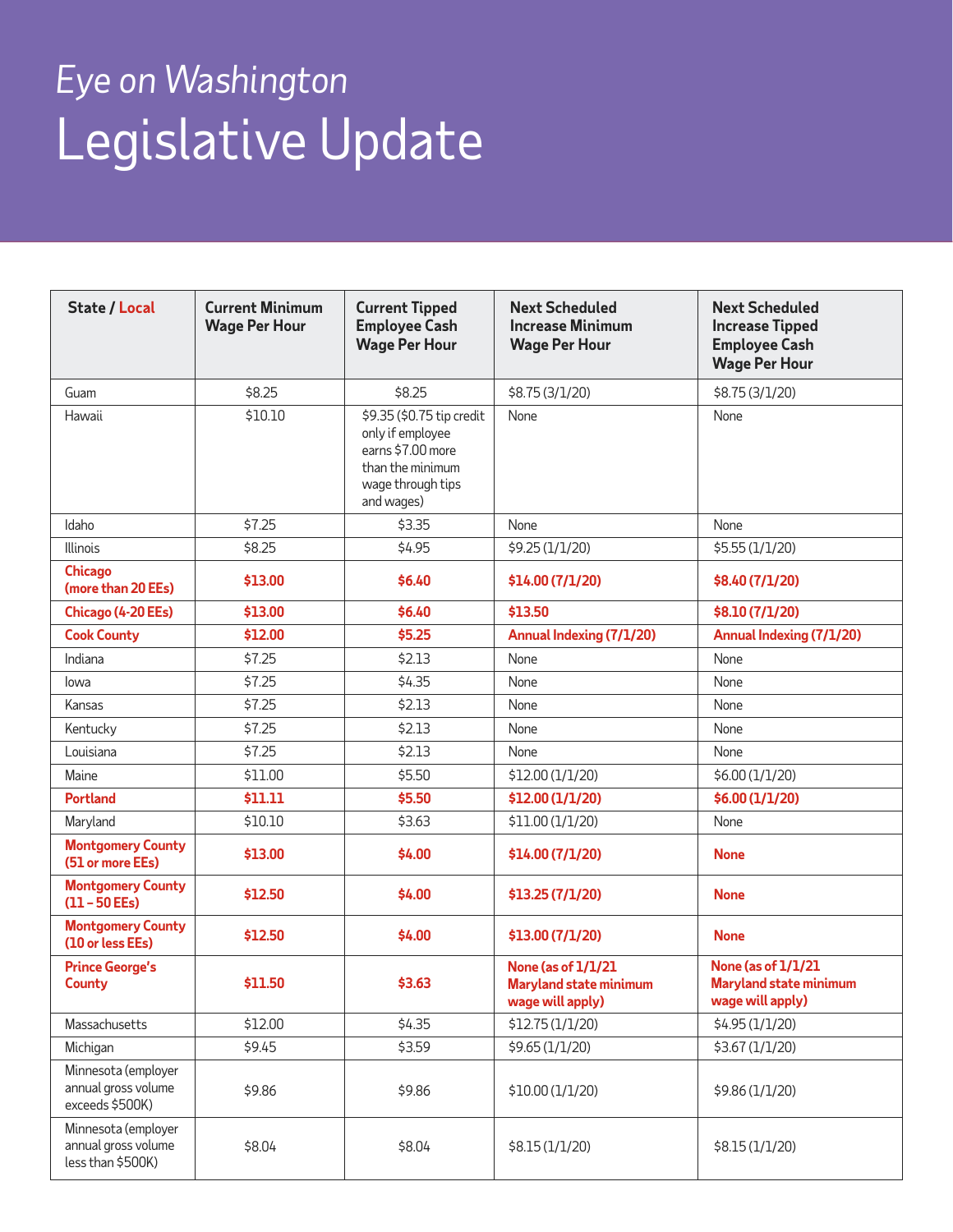| <b>State / Local</b>                                                                                                           | <b>Current Minimum</b><br><b>Wage Per Hour</b> | <b>Current Tipped</b><br><b>Employee Cash</b><br><b>Wage Per Hour</b> | <b>Next Scheduled</b><br><b>Increase Minimum</b><br><b>Wage Per Hour</b> | <b>Next Scheduled</b><br><b>Increase Tipped</b><br><b>Employee Cash</b><br><b>Wage Per Hour</b> |
|--------------------------------------------------------------------------------------------------------------------------------|------------------------------------------------|-----------------------------------------------------------------------|--------------------------------------------------------------------------|-------------------------------------------------------------------------------------------------|
| <b>Minneapolis (more</b><br>than 100 EEs)                                                                                      | \$12.25                                        | \$12.25                                                               | \$13.25 (7/1/20)                                                         | \$13.25 (7/1/20)                                                                                |
| Minneapolis (100 or<br>fewer EEs)                                                                                              | \$11.00                                        | \$11.00                                                               | \$11.75 (7/1/20)                                                         | \$11.75 (7/1/20)                                                                                |
| St. Paul (employ more<br>than 10,000 EEs)                                                                                      | \$9.86                                         | \$9.86                                                                | \$12.50 (1/1/20)                                                         | \$12.50 (1/1/20)                                                                                |
| St. Paul (employ more<br>than 100 EEs)                                                                                         | \$9.86                                         | \$9.86                                                                | \$11.50 (7/1/20)                                                         | \$11.50 (7/1/20)                                                                                |
| St. Paul (employ 100<br>or less EEs)                                                                                           | \$9.86                                         | \$9.86                                                                | \$10.00 (7/1/20)                                                         | \$10.00 (7/1/20)                                                                                |
| St. Paul (employ 5 or<br>less EEs)                                                                                             | \$8.04                                         | \$8.04                                                                | \$9.25 (7/1/20)                                                          | \$9.25 (7/1/20)                                                                                 |
| Mississippi                                                                                                                    | \$7.25                                         | \$2.13                                                                | None                                                                     | None                                                                                            |
| Missouri                                                                                                                       | \$8,60                                         | \$4.30                                                                | \$9.45 (1/1/20)                                                          | \$4.725 (1/1/20)                                                                                |
| Montana                                                                                                                        | \$8.50                                         | \$8.50                                                                | \$8.65 (1/1/20)                                                          | \$8.65 (1/1/20)                                                                                 |
| Nebraska                                                                                                                       | \$9.00                                         | \$2.13                                                                | None                                                                     | None                                                                                            |
| Nevada (no health<br>benefits offered)                                                                                         | \$8.25                                         | $$8.25$ )                                                             | \$9.00 (7/1/20)                                                          | \$9.00 (7/1/20)                                                                                 |
| Nevada (health<br>benefits offered)                                                                                            | \$7.25                                         | \$7.25                                                                | \$8.00 (7/1/20)                                                          | \$8.00 (7/1/20)                                                                                 |
| New Hampshire                                                                                                                  | \$7.25                                         | \$3.26                                                                | None                                                                     | None                                                                                            |
| New Jersey<br>(6 or more EEs)                                                                                                  | \$10.00                                        | \$2.63                                                                | \$11.00 (1/1/20)                                                         | \$3.13 (1/1/20)                                                                                 |
| New Jersey (5 or less<br>EEs and Seasonal ER)                                                                                  | \$8.85                                         | \$2.63                                                                | \$10.30 (1/1/20)                                                         | \$3.13                                                                                          |
| New Jersey (piece rate<br>of hourly EE on farm)                                                                                | \$8.85                                         | \$2.63                                                                | \$10.30 (1/1/20)                                                         | \$3.13                                                                                          |
| New Mexico                                                                                                                     | \$7.50                                         | \$2.13                                                                | \$9.00 (1/1/20)                                                          | \$2.35 (1/1/20)                                                                                 |
| Albuquerque (if the<br>employee's employer<br>does NOT provide<br>health care and/or<br>childcare benefits to<br>the employee) | \$9.20                                         | \$5.50                                                                | \$9.35 (1/1/20)                                                          | \$5.60 (1/1/20)                                                                                 |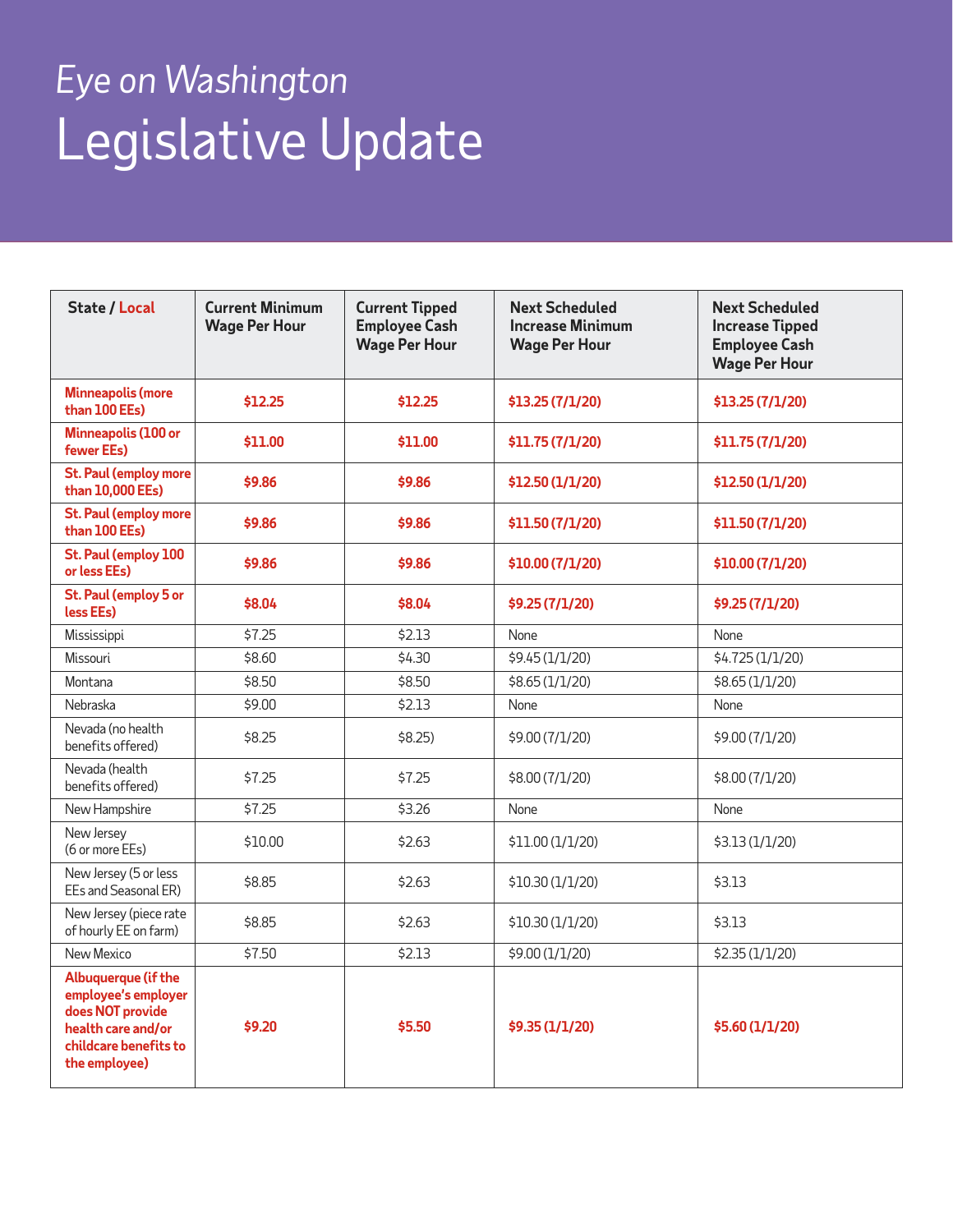| <b>State / Local</b>                                                                                                                                                                                                                                                | <b>Current Minimum</b><br><b>Wage Per Hour</b> | <b>Current Tipped</b><br><b>Employee Cash</b><br><b>Wage Per Hour</b>                                                                     | <b>Next Scheduled</b><br><b>Increase Minimum</b><br><b>Wage Per Hour</b> | <b>Next Scheduled</b><br><b>Increase Tipped</b><br><b>Employee Cash</b><br><b>Wage Per Hour</b>                                                      |
|---------------------------------------------------------------------------------------------------------------------------------------------------------------------------------------------------------------------------------------------------------------------|------------------------------------------------|-------------------------------------------------------------------------------------------------------------------------------------------|--------------------------------------------------------------------------|------------------------------------------------------------------------------------------------------------------------------------------------------|
| Albuquerque (if the<br>employee's employer<br>does provide health<br>care and/or childcare<br>benefits to the employee<br>and the employer pays<br>an amount for these<br>benefits equal to or in<br>excess of an annualized<br>cost of \$2,500.00)                 | \$8.20                                         | \$5.50                                                                                                                                    | \$8.35 (1/1/20)                                                          | \$5.60 (1/1/20)                                                                                                                                      |
| <b>Bernalillo County (if</b><br>the employee's<br>employer does NOT<br>provide health care<br>and/or childcare<br>benefits to the<br>employee)                                                                                                                      | \$9.05                                         | \$2.13                                                                                                                                    | \$9.20 (1/1/20)                                                          | \$2.35 (1/1/20)                                                                                                                                      |
| <b>Bernalillo County (if</b><br>the employee's<br>employer does provide<br>health care and/or<br>childcare benefits to<br>the employee and the<br>employer pays an<br>amount for these<br>benefits equal to or in<br>excess of an annualized<br>cost of \$2,500.00) | \$8.05                                         | \$2.13                                                                                                                                    | \$8.20 (1/1/20)                                                          | \$2.35 (1/1/20)                                                                                                                                      |
| <b>Las Cruces</b>                                                                                                                                                                                                                                                   | \$10.10                                        | \$4.05                                                                                                                                    | \$10.25 (1/1/20)                                                         | \$4.10 (1/1/20)                                                                                                                                      |
| Santa Fe                                                                                                                                                                                                                                                            | \$11.80                                        | \$2.13                                                                                                                                    | Annual Indexing (3/1/20)                                                 | Annual Indexing (3/1/20)                                                                                                                             |
| <b>Santa Fe County</b>                                                                                                                                                                                                                                              | \$11.80                                        | \$3.53                                                                                                                                    | Annual Indexing (3/1/20)                                                 | Annual Indexing (3/1/20)                                                                                                                             |
| New York (other than<br>New York City and<br>Nassau, Suffolk,<br><b>Westchester Counties)</b>                                                                                                                                                                       | \$11.10                                        | \$8.40 when tips are at<br>least \$2.70 per hour.<br>\$9.45 when tips are at<br>least \$1.65 per hour, but<br>less than \$2.70 per hour.  | \$11.80 (12/31/19)                                                       | \$8.90 when tips are at least<br>\$2.90 per hour. \$10.05 when<br>tips are at least \$1.75 per hour,<br>but less than \$2.70 per hour.<br>(12/31/19) |
| New York - Nassau,<br>Suffolk, Westchester<br>Counties                                                                                                                                                                                                              | \$12.00                                        | \$9.05 when tips are at<br>least \$2.95 per hour.<br>\$10.20 when tips are at<br>least \$1.80 per hour, but<br>less than \$2.95 per hour. | \$13.00 (12/31/19)                                                       | \$9.80 when tips are at least<br>\$3.20 per hour. \$11.05 when<br>tips are at least \$1.95 per hour,<br>but less than \$3.20 per hour.<br>(12/31/19) |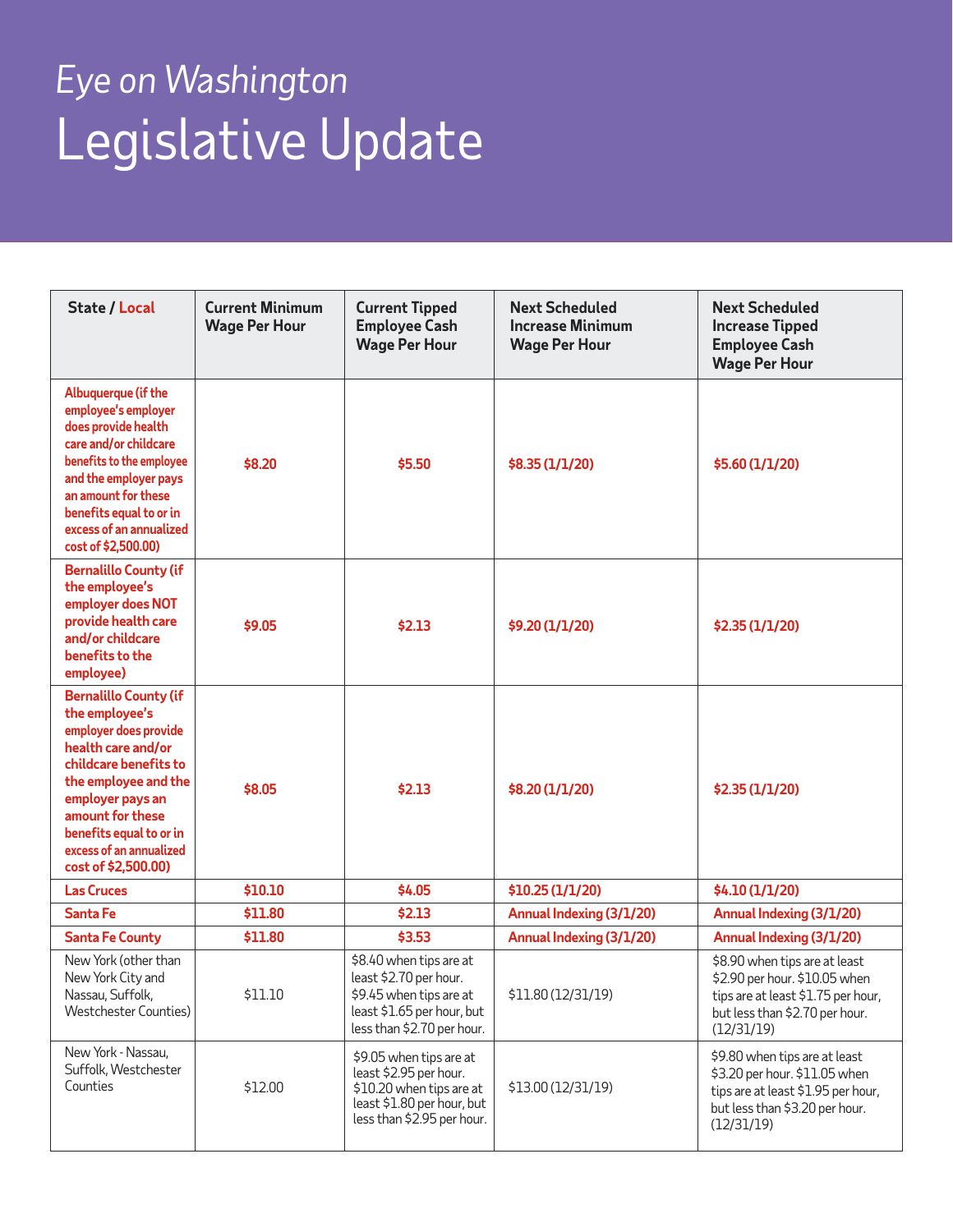| <b>State / Local</b>                                                                                                      | <b>Current Minimum</b><br><b>Wage Per Hour</b> | <b>Current Tipped</b><br><b>Employee Cash</b><br><b>Wage Per Hour</b>                                                                         | <b>Next Scheduled</b><br><b>Increase Minimum</b><br><b>Wage Per Hour</b> | <b>Next Scheduled</b><br><b>Increase Tipped</b><br><b>Employee Cash</b><br><b>Wage Per Hour</b>                                         |
|---------------------------------------------------------------------------------------------------------------------------|------------------------------------------------|-----------------------------------------------------------------------------------------------------------------------------------------------|--------------------------------------------------------------------------|-----------------------------------------------------------------------------------------------------------------------------------------|
| New York City<br>(11 or more EEs)                                                                                         | \$15.00                                        | \$11.35 when tips are<br>at least \$3.65 per hour.<br>\$12.75 when tips are<br>at least \$2.25 per hour,<br>but less than<br>\$3.65 per hour. | None                                                                     | None                                                                                                                                    |
| New York City<br>(10 or fewer EEs)                                                                                        | \$13.50                                        | \$10.20 when tips are<br>at least \$3.30 per hour.<br>\$11.45 when tips are at<br>least \$2.05 per hour, but<br>less than \$3.30 per hour.    | \$15.00                                                                  | \$11.35 when tips are at least<br>\$3.65 per hour. \$12.75 when tips<br>are at least \$2.25 per hour, but<br>less than \$3.65 per hour. |
| <b>Service Employees</b><br>New York (other than<br>New York City and<br>Nassau, Suffolk,<br><b>Westchester Counties)</b> | \$11.10                                        | \$9.25                                                                                                                                        | \$11.80 (12/31/19)                                                       | \$9.85 (12/31/19)                                                                                                                       |
| <b>Service Employees</b><br>New York - Nassau,<br>Suffolk, Westchester<br>Counties                                        | \$12.00                                        | \$10.00                                                                                                                                       | \$13.00 (12/31/19)                                                       | \$10.85 (12/31/19)                                                                                                                      |
| <b>Service Employees</b><br>New York City<br>(11 or more EEs)                                                             | \$15.00                                        | \$12.50                                                                                                                                       | None                                                                     | None                                                                                                                                    |
| <b>Service Employees</b><br>New York City<br>(10 or less EEs)                                                             | \$13.50                                        | \$11.25                                                                                                                                       | \$15.00 (12/31/19)                                                       | \$12.50 (12/31/19)                                                                                                                      |
| <b>Food Service Workers</b><br>New York (other than<br>New York City and<br>Nassau, Suffolk,<br>Westchester Counties)     | \$11.10                                        | \$7.50                                                                                                                                        | \$11.80 (12/31/19)                                                       | \$7.85 (12/31/19)                                                                                                                       |
| <b>Food Service Workers</b><br>New York - Nassau,<br>Suffolk, Westchester<br>Counties                                     | \$12.00                                        | \$8.00                                                                                                                                        | \$13.00 (12/31/19)                                                       | \$8.65 (12/31/19)                                                                                                                       |
| <b>Food Service Workers</b><br>New York City<br>(11 or more EEs)                                                          | \$15.00                                        | \$10.00                                                                                                                                       | None                                                                     | None                                                                                                                                    |
| <b>Food Service Workers</b><br>New York City<br>(10 or more EEs)                                                          | \$13.50                                        | \$9.00                                                                                                                                        | \$15.00 (12/31/19)                                                       | \$10.00 (12/31/19)                                                                                                                      |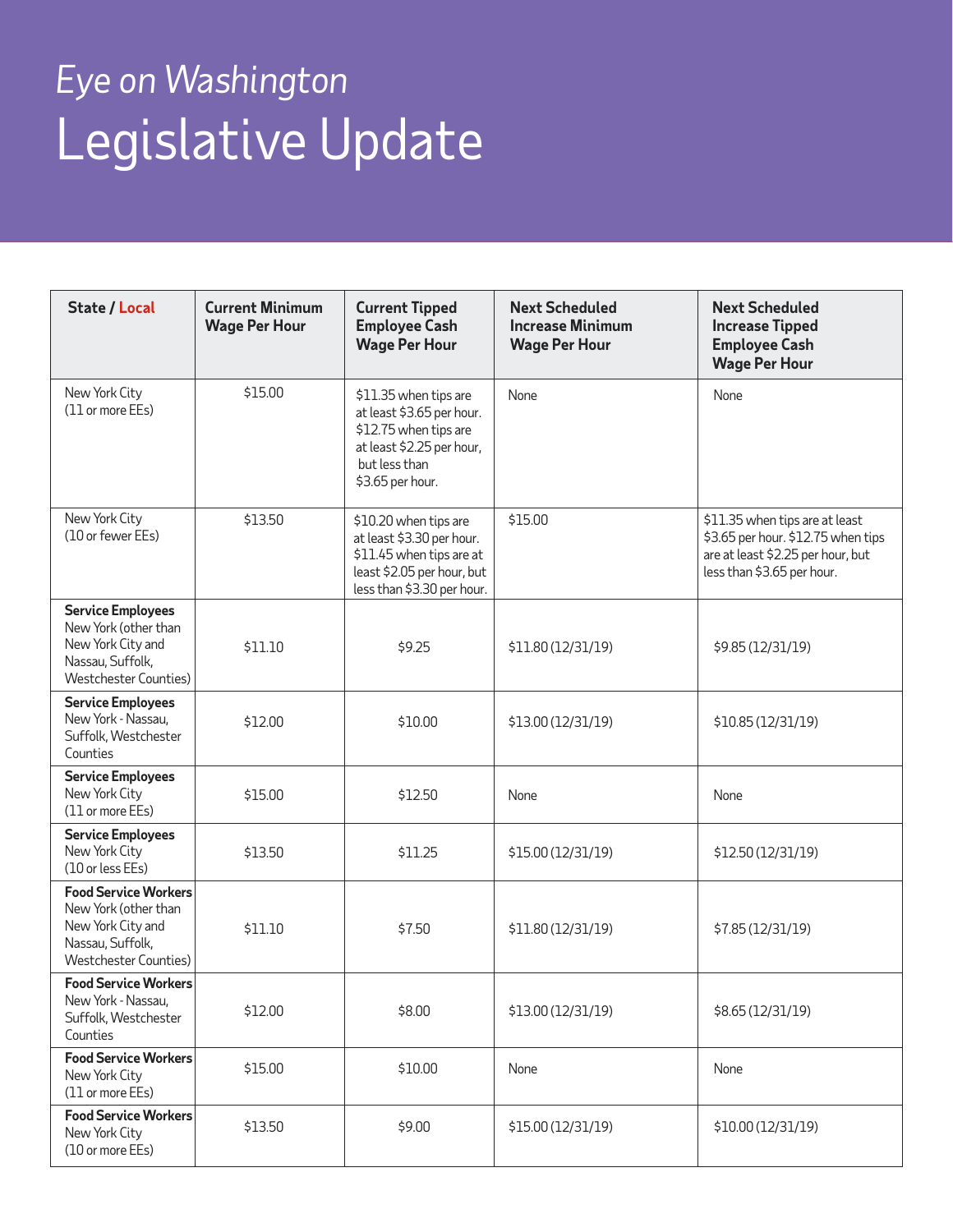| <b>State / Local</b>                                                                                  | <b>Current Minimum</b><br><b>Wage Per Hour</b> | <b>Current Tipped</b><br><b>Employee Cash</b><br><b>Wage Per Hour</b> | <b>Next Scheduled</b><br><b>Increase Minimum</b><br><b>Wage Per Hour</b> | <b>Next Scheduled</b><br><b>Increase Tipped</b><br><b>Employee Cash</b><br><b>Wage Per Hour</b> |
|-------------------------------------------------------------------------------------------------------|------------------------------------------------|-----------------------------------------------------------------------|--------------------------------------------------------------------------|-------------------------------------------------------------------------------------------------|
| <b>Building Service</b><br><b>Employees</b><br>New York - Nassau,<br>Suffolk, Westchester<br>Counties | \$12.00                                        | \$12.00                                                               | \$13.00 (12/31/19)                                                       | \$13.00 (12/31/19)                                                                              |
| <b>Building Service</b><br><b>Employees</b><br>New York City<br>(11 or more EEs)                      | \$15.00                                        | \$15.00                                                               | None                                                                     | None                                                                                            |
| <b>Building Service</b><br><b>Employees</b><br>New York City<br>(10 or less EEs)                      | \$13.50                                        | \$13.50                                                               | \$15.00 (12/31/19)                                                       | \$15.00 (12/31/19)                                                                              |
| North Carolina                                                                                        | \$7.25                                         | \$2.13                                                                | None                                                                     | None                                                                                            |
| North Dakota                                                                                          | \$7.25                                         | \$4.86                                                                | None                                                                     | None                                                                                            |
| Northern Mariana<br>Islands                                                                           | \$7.25                                         | \$2.13                                                                | None                                                                     | None                                                                                            |
| Ohio                                                                                                  | \$8.55                                         | \$4.30                                                                | \$8.70 (1/1/20)                                                          | \$4.35(1/1/20)                                                                                  |
| Oklahoma                                                                                              | \$7.25                                         | \$2.13                                                                | None                                                                     | None                                                                                            |
| Oregon                                                                                                | \$11.25                                        | \$11.25                                                               | \$12.00 (7/1/20)                                                         | \$12.00 (7/1/20)                                                                                |
| Oregon - Portland,<br>Urban Growth<br>Boundary                                                        | \$12.50                                        | \$12.50                                                               | \$13.25 (7/1/20)                                                         | \$13.25 (7/1/20)                                                                                |
| Oregon -<br>Non-Urban Counties                                                                        | \$11.00                                        | \$11.00                                                               | \$11.50 (7/1/20)                                                         | \$11.50 (7/1/20)                                                                                |
| Pennsylvania                                                                                          | \$7.25                                         | \$2.83                                                                | None                                                                     | None                                                                                            |
| Puerto Rico<br>(employers covered<br>under the FLSA)                                                  | \$7.25                                         | \$2.13                                                                | None                                                                     | None                                                                                            |
| Puerto Rico<br>(employers not<br>covered under FLSA)                                                  | \$6.55                                         | \$2.13                                                                | None                                                                     | None                                                                                            |
| Puerto Rico (employees<br>exempt from minimum<br>wage law)                                            | \$5.08                                         | \$2.13                                                                | None                                                                     | None                                                                                            |
| Rhode Island                                                                                          | \$10.50                                        | \$3.89                                                                | None                                                                     | None                                                                                            |
| South Carolina                                                                                        | \$7.25                                         | \$2.13                                                                | None                                                                     | None                                                                                            |
| South Dakota                                                                                          | \$9.10                                         | \$4.55                                                                | \$9.30 (1/1/20)                                                          | \$4.65(1/1/20)                                                                                  |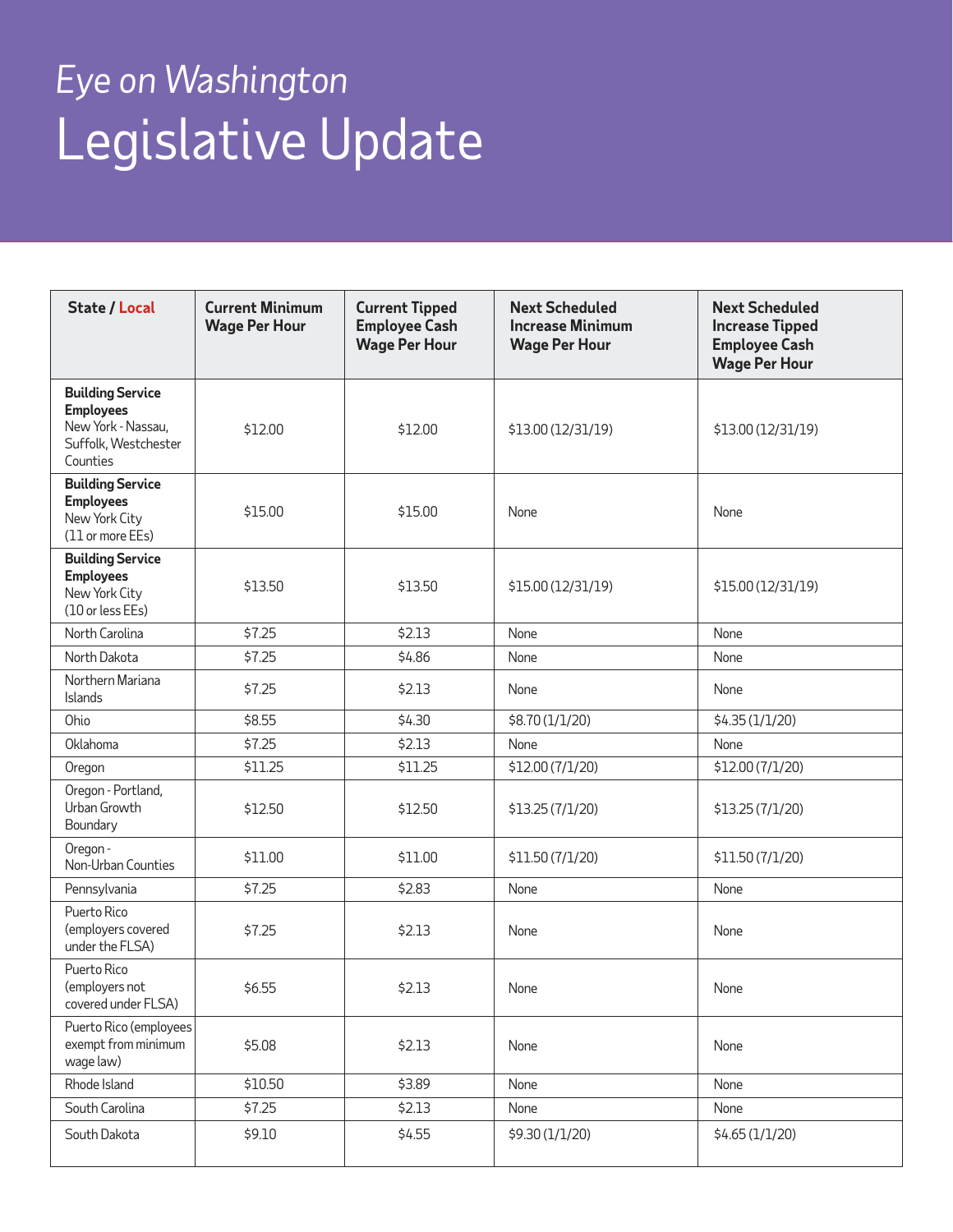| <b>State / Local</b>                                                                                                                                                                                            | <b>Current Minimum</b><br><b>Wage Per Hour</b> | <b>Current Tipped</b><br><b>Employee Cash</b><br><b>Wage Per Hour</b> | <b>Next Scheduled</b><br><b>Increase Minimum</b><br><b>Wage Per Hour</b> | <b>Next Scheduled</b><br><b>Increase Tipped</b><br><b>Employee Cash</b><br><b>Wage Per Hour</b> |
|-----------------------------------------------------------------------------------------------------------------------------------------------------------------------------------------------------------------|------------------------------------------------|-----------------------------------------------------------------------|--------------------------------------------------------------------------|-------------------------------------------------------------------------------------------------|
| Tennessee                                                                                                                                                                                                       | \$7.25                                         | \$2.13                                                                | None                                                                     | None                                                                                            |
| Texas                                                                                                                                                                                                           | \$7.25                                         | \$2.13                                                                | None                                                                     | None                                                                                            |
| U.S. Virgin Islands                                                                                                                                                                                             | \$10.50                                        | \$4.20                                                                | Indexed for inflation (6/1/20)                                           | Indexed for inflation (6/1/20)                                                                  |
| Utah                                                                                                                                                                                                            | \$7.25                                         | \$2.13                                                                | None                                                                     | None                                                                                            |
| Vermont                                                                                                                                                                                                         | \$10.77                                        | \$5.39                                                                | \$10.96 (1/1/20)                                                         | \$5.48 (1/1/20)                                                                                 |
| Virginia                                                                                                                                                                                                        | \$7.25                                         | \$2.13                                                                | None                                                                     | None                                                                                            |
| Washington                                                                                                                                                                                                      | \$12.00                                        | \$12.00                                                               | \$13.50 (1/1/20)                                                         | \$13.50 (1/1/20)                                                                                |
| <b>Seattle (employs</b><br>more than 500 EEs)                                                                                                                                                                   | \$16.00                                        | \$16.00                                                               | \$16.39 (1/1/20)                                                         | \$16.39 (1/1/20)                                                                                |
| <b>Seattle (employs</b><br>500 or less EEs and<br><b>EE</b> does not receive<br>tips or health-care<br>benefits)                                                                                                | \$15.00                                        | \$15.00                                                               | \$15.75 (1/1/20)                                                         | \$15.75 (1/1/20)                                                                                |
| <b>Seattle (employs</b><br>500 or less EEs and<br>EE does receive tips<br>and/or health-care<br>benefits - total<br>compensation must<br>equal at least<br>minimum wage for<br>employers of 500<br>or less EEs) | \$12.00                                        | \$12.00                                                               | \$13.50 (1/1/20)                                                         | \$13.50 (1/1/20)                                                                                |
| SeaTac (employees<br>other than Hospitality<br>and Transportation EEs)                                                                                                                                          | \$12.00                                        | \$12.00                                                               | \$13.50 (1/1/20)                                                         | \$13.50 (1/1/20)                                                                                |
| <b>SeaTac (Hospitality</b><br>and Transportation EEs)                                                                                                                                                           | \$16.09                                        | \$16.09                                                               | \$16.34 (1/1/20)                                                         | \$16.34 (1/1/20)                                                                                |
| <b>Tacoma</b>                                                                                                                                                                                                   | \$12.35                                        | \$12.35                                                               | \$13.50 (1/1/20)                                                         | \$13.50 (1/1/20)                                                                                |
| West Virginia                                                                                                                                                                                                   | \$8.75                                         | \$2.63                                                                | None                                                                     | None                                                                                            |
| Wisconsin                                                                                                                                                                                                       | \$7.25                                         | \$2.33                                                                | None                                                                     | None                                                                                            |
| Wyoming                                                                                                                                                                                                         | \$7.25                                         | \$2.13                                                                | None                                                                     | None                                                                                            |